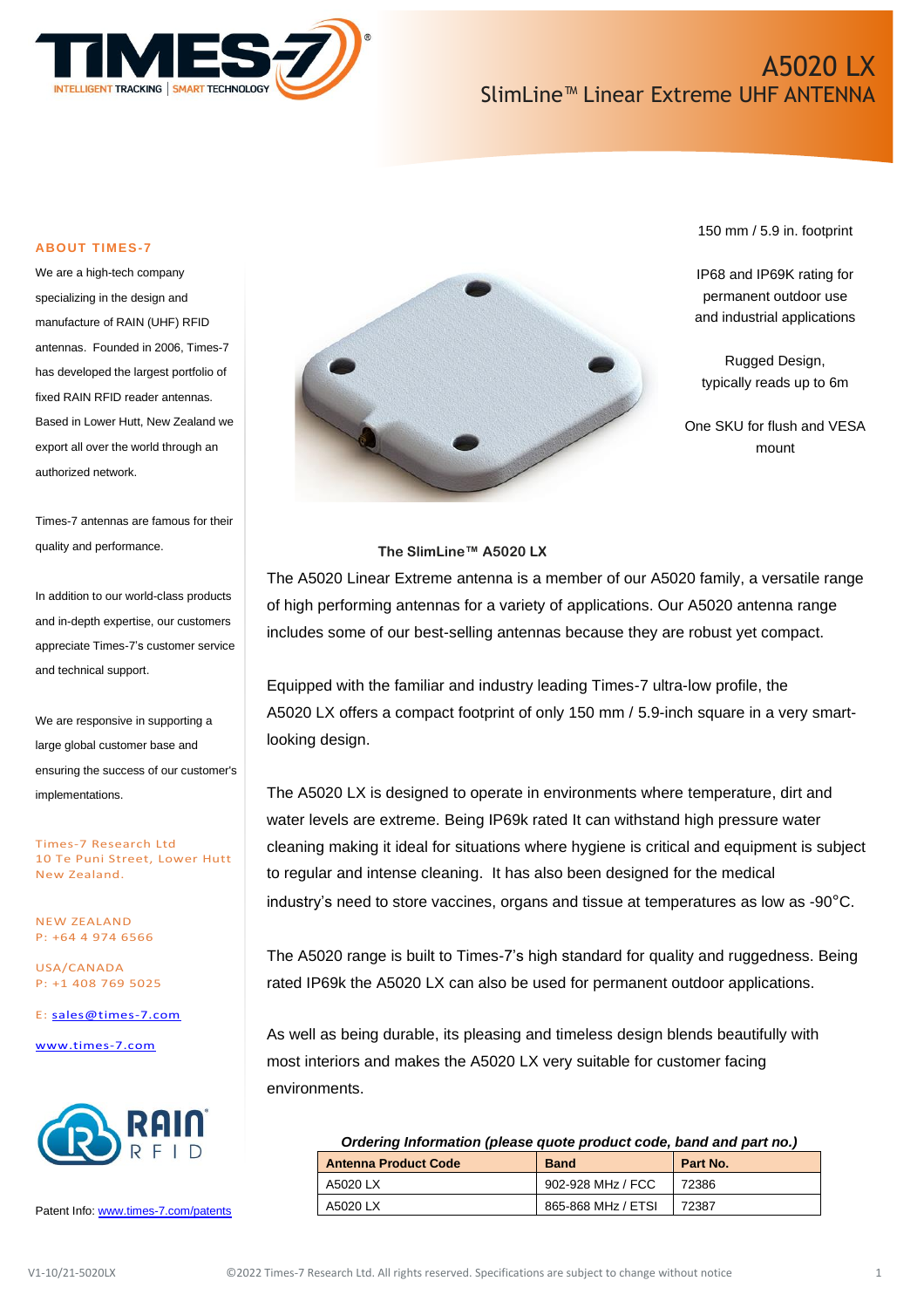

# Physical / Environmental Specifications

| Dimensions $(L \times W \times D)$       | 150.7 mm x 149.4 mm x 14.5 mm<br>5.93" x 5.88" x 0.57"                |
|------------------------------------------|-----------------------------------------------------------------------|
| Boxed Unit Dimensions (L x W x D)        | 180 mm x 155 mm x 25 mm<br>$7.09" \times 6.10" \times 0.98"$          |
| Weight                                   | Net: 0.23 Kg / 0.51 lbs.<br>Gross: 0.28 Kg / 0.62 lbs.                |
| Radome Material and Color                | UV-Resistant and Fire - Retardant GREY ABS                            |
| <b>Environmental Rating</b>              | IP69K and IP68                                                        |
| <b>Operating and Storage Temperature</b> | $-90^{\circ}$ to $+65^{\circ}$ C / $-130^{\circ}$ to $+149^{\circ}$ F |
| <b>Mounting</b>                          | Flush or 100 x 100 mm VESA mount using the four mounting holes        |
| <b>Connector Type / Position</b>         | SMA female (Jack) side connector                                      |
| A5020 Flush Screws                       | Silver colored wood screws                                            |

# Electrical Specifications

| <b>Frequency Range</b>        | 865-868 MHz (ETSI) / 902-928 MHz (FCC) |  |
|-------------------------------|----------------------------------------|--|
| <b>Polarization</b>           | Vertical-Linearly Polarized            |  |
|                               | (Along Y axis)                         |  |
| <b>Far-field Gain</b>         | 5 dBi typical                          |  |
| Far-field 3dB beamwidth       | 100° in XZ and 105° in YZ plane        |  |
| <b>VSWR</b>                   | 2.5 typical                            |  |
| Front to back                 | $-12$ dB                               |  |
| <b>Axial Ratio</b>            | Not Applicable                         |  |
| Nominal Impedance             | 50 $\Omega$                            |  |
| <b>Anti-static Protection</b> | Yes, DC Grounded                       |  |
| <b>Antenna Detection</b>      | $0 \Omega$ resistance                  |  |
| <b>Maximum Input Power</b>    | 3 W                                    |  |

# Radiation Pattern





Antenna Planes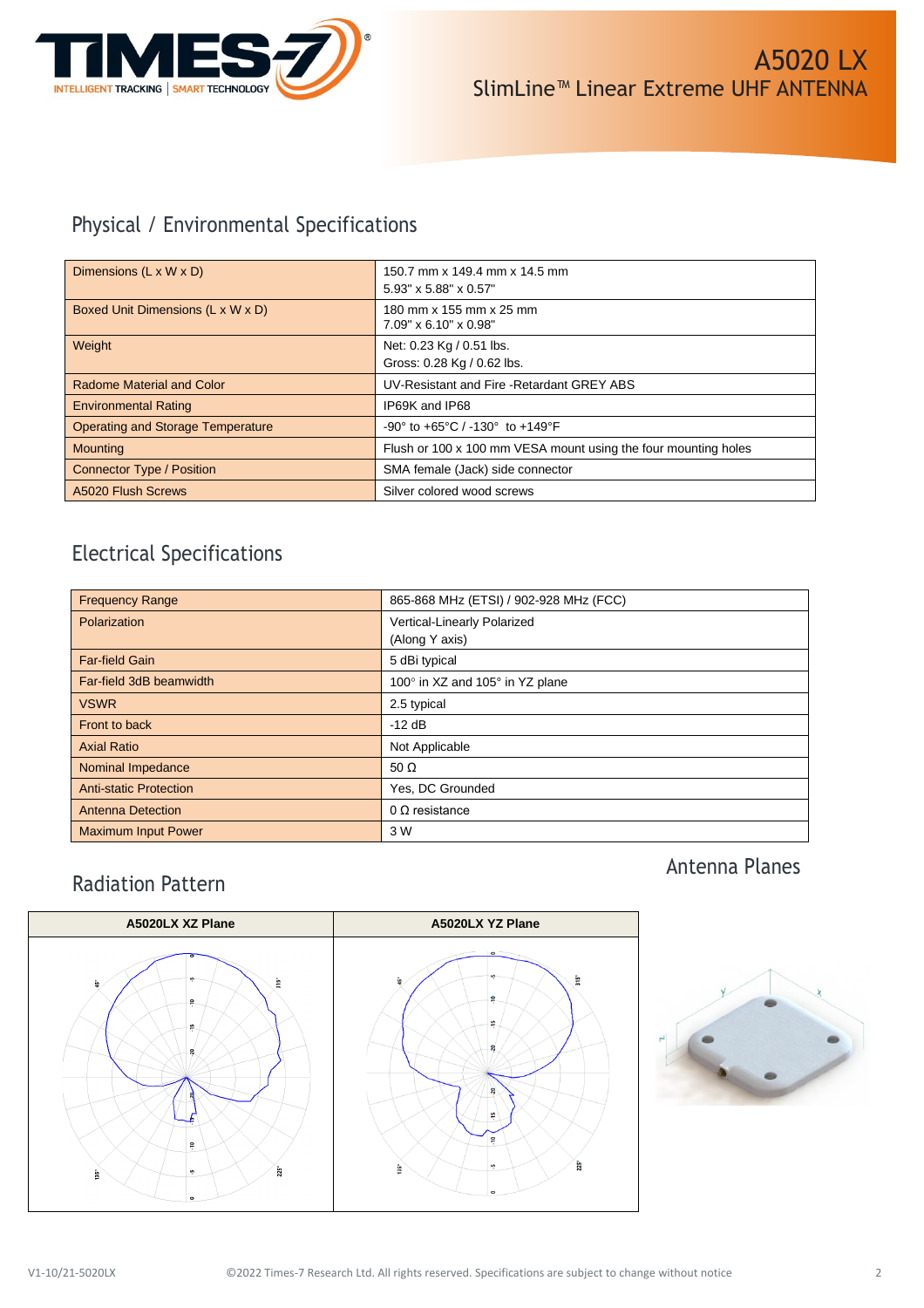

# Application examples for the **A5020 LX**

## Deep Freezer (to -90°C)

The A5020 LX can operate at low-temperature extremes. High-value pharmaceutical assets can be tracked in fridges and freezers using the A5020 LX antenna. The slim design maximizes the usable space inside of a refrigerator.

The antenna can handle general purpose cleaning agents and is water resistant. The grey colored A5020 LX antenna is suitable for hospitals, medical laboratories, research industries and pharmacuetical laboratories.

### Ultra-rugged and High Gain

A5020 LX is sleek, yet ultra-rugged & compact, ideal for use in industrial applications. For example this antenna could be used on forklifts for asset tracking purposes.

The A5020 LX can also be used in drive-throughs, car parks and fleet management applications due to its high impact resistance.The LX has a high gain which means it can read at further distances.This antenna is also ideal for use in blast freezers or for tracking items in cold storage.

### Food, Meat and Chemical Manufacturing Processes

The A5020 LX is IP69K rated so it can survive high pressure water cleaning which is often done in food processing industries.

The antenna cover is also resistant to general-purpose chemicals.





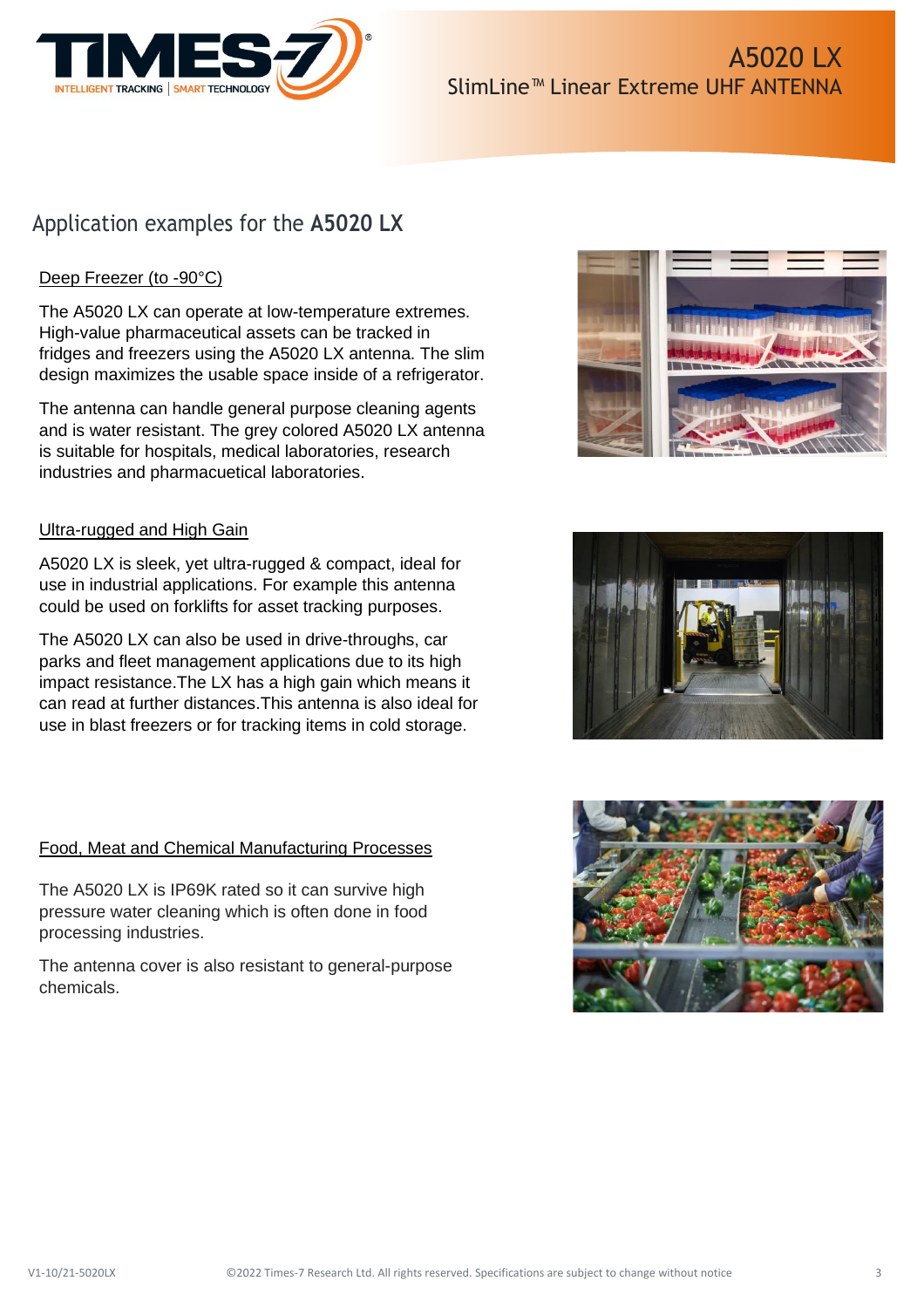

## Mounting Information

The recessed corner mounting holes of the A5020 support 100 x 100mm VESA spaced mounting brackets as shown in the picture.

The innovative slim design of the A5020, equipped with an SMA connector, allows for totally flush mounting using the corner holes.





In situations where the antenna may be subject to stress on the connector or cable it is recommended to use our Connector Protection Backplate. These protect the connector from damage, especially when mounted on a bracket in free space. The Connector Protection Backplate can be used with right angled or straight cables.

Caution:

- Ensure that only finger tightness is used for the SMA connector.
- Use of tools to tighten the connector will apply excessive force and will damage the connector
- Avoid any load or bending force from the cable on the connector.

For further information please refer to the drawings below.



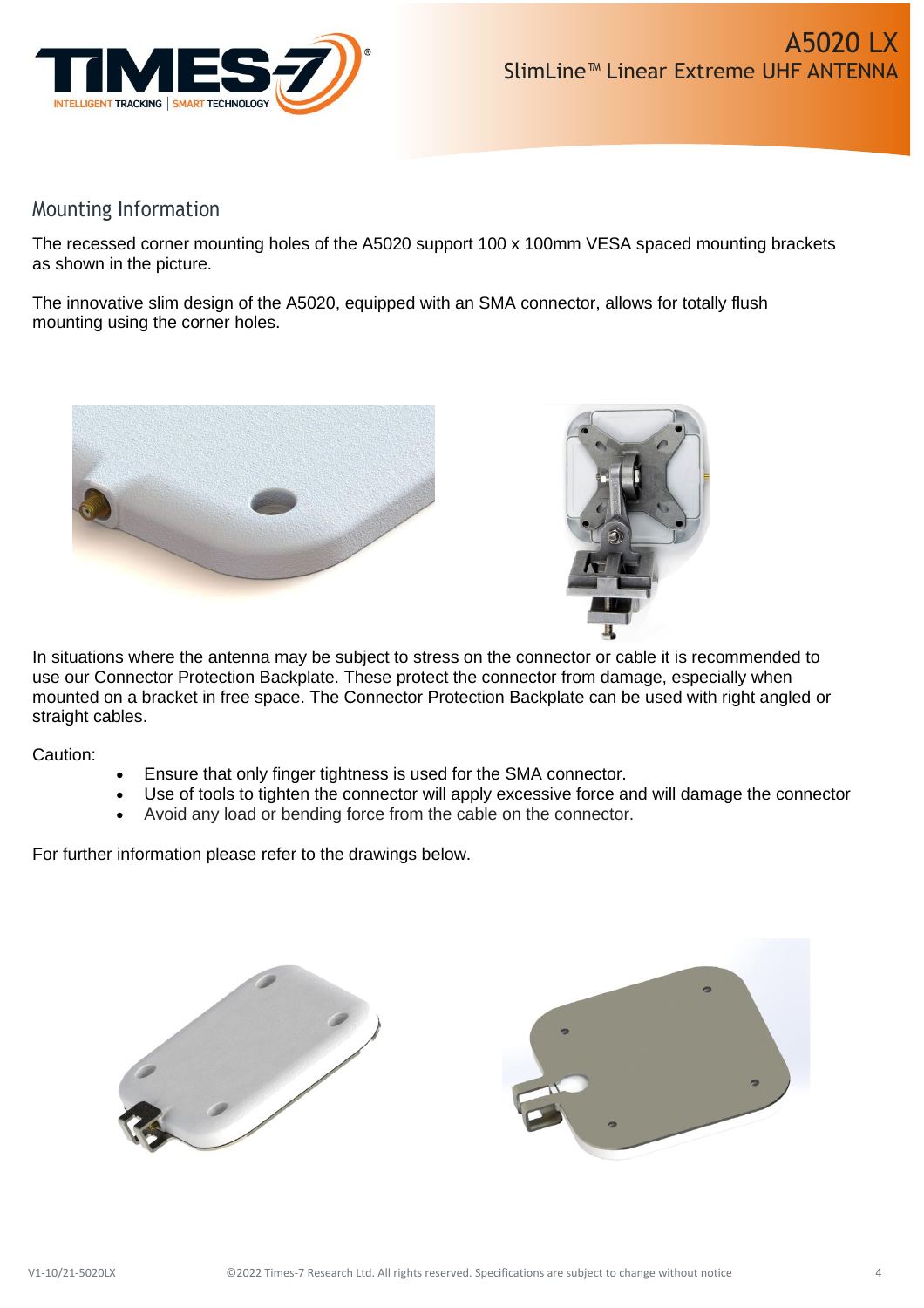

## Order Information

#### *When ordering A5020 LX antennas please quote the product code, band & part no.*

| <b>Antenna Product Code</b> | <b>Band</b>        | Part No. |
|-----------------------------|--------------------|----------|
| A5020 LX                    | 902-928 MHz (FCC)  | 72386    |
| A5020 LX                    | 865-868 MHz (ETSI) | 72387    |

 *When ordering cable accessories please quote the product code, cable type, & part no.*

| <b>Antenna Product Code</b> | <b>Band / Model</b> | Part No. |
|-----------------------------|---------------------|----------|
| A5020 CP                    | 902-928 MHz / FCC   | 60010    |
| A5020 CP                    | 865-868 MHz / ETSI  | 60011    |
|                             |                     |          |
| A5020 MR                    | 902-928 MHz / FCC   | 72388    |
| A5020 MR                    | 865-868 MHz / ETSI  | 72389    |
|                             |                     |          |
| A5020 NF                    | 865-928 MHz / WB    | 72057    |

| <b>Cable Accessories Product Code</b> | <b>Cable Type</b>  | Part No.              |
|---------------------------------------|--------------------|-----------------------|
| Cable 2 m, SMA to RPTNC               | T7 195 / 240 / 400 | 71436 / 71782 / 72042 |
| Cable 4 m, SMA to RPTNC               | T7 240 / 400       | 71784 / 72043         |
| Cable 6 m, SMA to RPTNC               | T7 240 / 400       | 71904 / 72044         |
| Cable 8 m, SMA to RPTNC               | 240 / 400          | 71788 / 72045         |

| <b>Low-Temperature and Water Resistant</b> | <b>Cable Type</b> | Part No. |
|--------------------------------------------|-------------------|----------|
| <b>Cable Accessories Product Code</b>      |                   |          |
| Cable 2 m, RT SMA to RPTNC                 | T7 RG-142 type    | 72395    |
| Cable 4 m, RT SMA to RPTNC                 | T7 RG-142 type    | 72396    |
| Cable 6 m, RT SMA to RPTNC                 | T7 RG-142 type    | 72397    |
| Cable 8 m, RT SMA to RPTNC                 | T7 RG-142 type    | 72398    |

| <b>Other Accessories</b>             | <b>Compatibility</b>    | Part No. |
|--------------------------------------|-------------------------|----------|
| A5020 Connector Protection Backplate | A5020 LP / CP / MR / NF | 72394    |

#### View the Times-7 Cable Accessory datasheet [here.](https://www.times-7.com/Cable%20Datasheet_v1.1_A4.pdf)

For additional information such as RoHS, CE, REACH or CAD models please contact us at [sales@times-7.com.](mailto:sales@times-7.com)

The technical data contained in this publication is not a guarantee for which Times-7 Research Ltd assumes legal accountability. It is indicative of typical performance, and if required should be relied on for specific applications only after due verification.

All technical data, specifications and other information contained herein are deemed to be the proprietary intellectual property of Times-7 Research Ltd. No reproduction, copy or use thereof may be made without the express written consent of Times-7 Research Ltd.

Times-7, and the stylized T-7 Antennas logo are trademarks or registered trademarks of Times-7 Research Ltd. All other trademarks are the property of their respective owners. ©2021 Times-7 Research Ltd. All rights reserved. Specifications are subject to change without notice. Datasheet V1-09/21-5020LX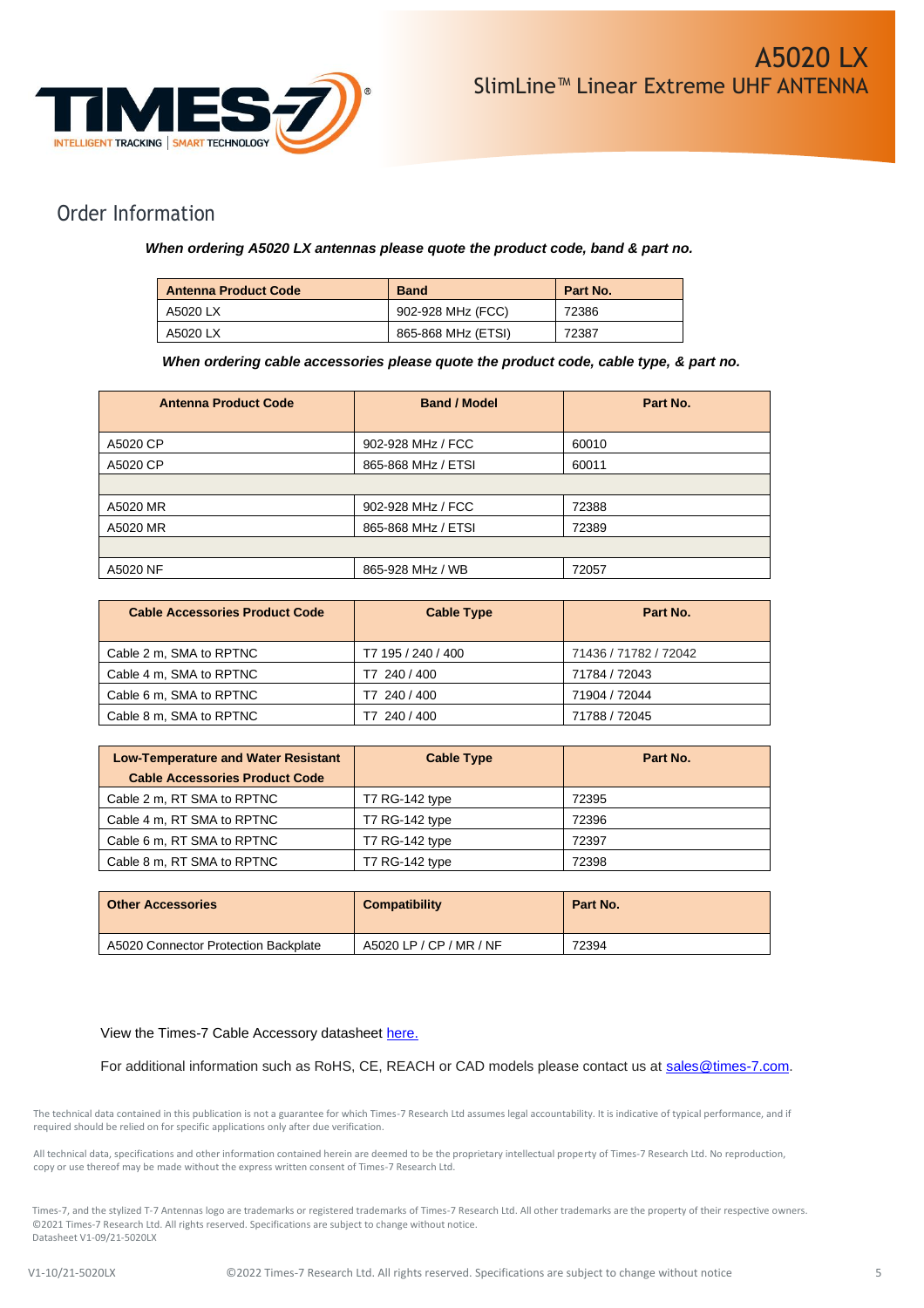### **Mechanical Drawing for the A5020 LX**